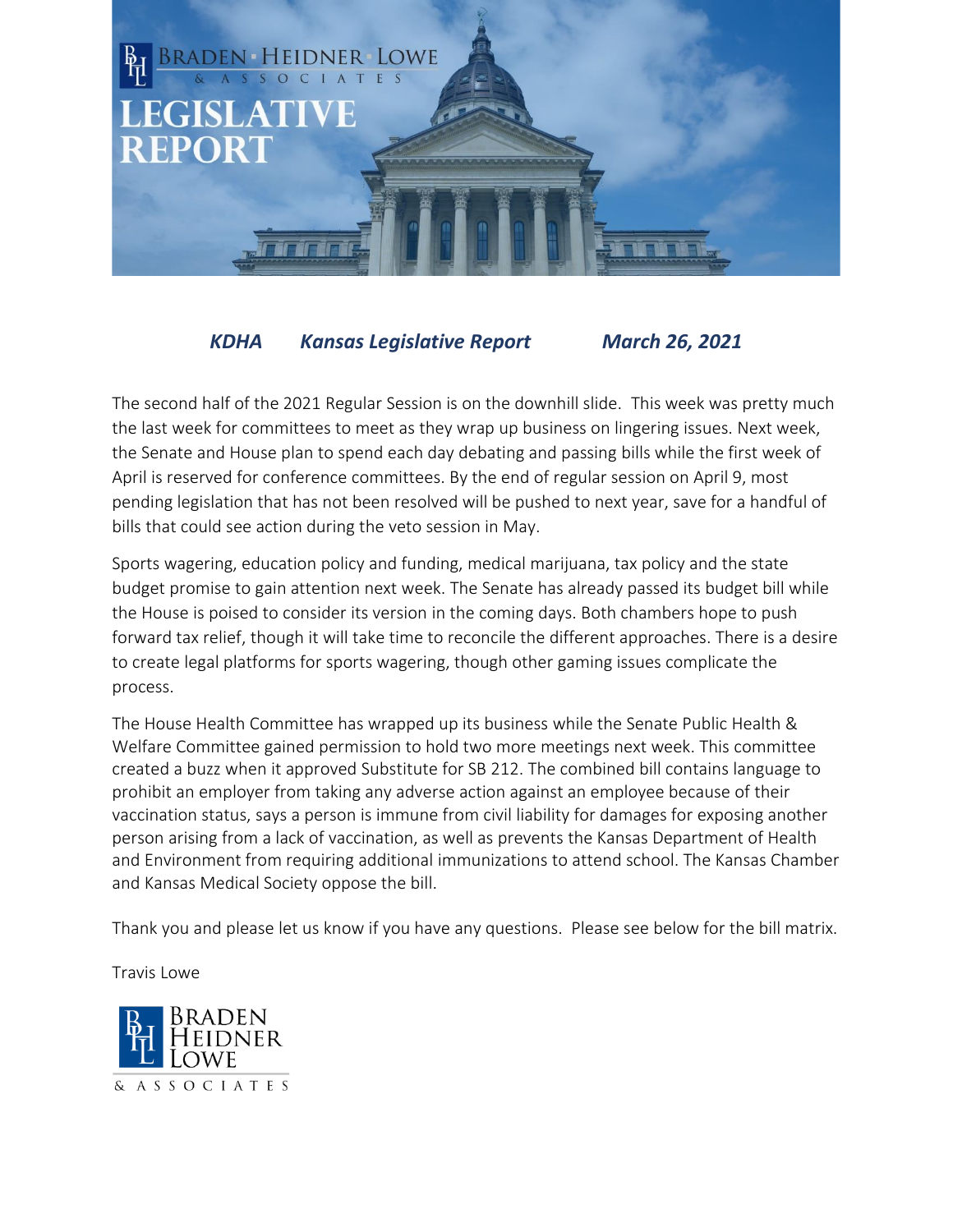| <b>Bill Number</b><br>and Sponsor                                     | <b>Bill Subject</b>                                                                                                                                                                                                                                                                                                                                          | <b>Current Status</b>                  | <b>Last Action</b>                                                                                                                        |  |  |
|-----------------------------------------------------------------------|--------------------------------------------------------------------------------------------------------------------------------------------------------------------------------------------------------------------------------------------------------------------------------------------------------------------------------------------------------------|----------------------------------------|-------------------------------------------------------------------------------------------------------------------------------------------|--|--|
| <b>SB</b> 10<br>Richard Hilderbrand, R-<br>13 <sub>th</sub>           | Enacting the right to earn a living act to minimize<br>unnecessary occupational licensing and regulation                                                                                                                                                                                                                                                     | In Senate<br>Commerce                  | $01/20/2021$ - Senate<br>Scheduled Hearing in<br>Commerce: Wednesday,<br>1/27, 10:30 AM, Rm<br>546-S                                      |  |  |
|                                                                       |                                                                                                                                                                                                                                                                                                                                                              |                                        |                                                                                                                                           |  |  |
| <b>SB 34</b><br>Senate Federal and State<br><b>Affairs Committee</b>  | Sunsetting administrative rules and regulations five years<br>after adoption unless extended by the legislature                                                                                                                                                                                                                                              | In Senate Federal<br>and State Affairs | $01/21/2021$ - Senate<br>Scheduled Hearing in<br>Federal and State<br>Affairs: Tuesday, 1/26,<br>10:30 AM, Rm 144-S                       |  |  |
|                                                                       |                                                                                                                                                                                                                                                                                                                                                              |                                        |                                                                                                                                           |  |  |
| <b>SB</b> 121<br>Senate Public Health and<br><b>Welfare Committee</b> | Updating certain provisions of the Kansas dental practice<br>act                                                                                                                                                                                                                                                                                             | In Senate Public                       | 02/02/2021 - Senate<br>Health and Welfare Referred to Public Health<br>and Welfare                                                        |  |  |
|                                                                       |                                                                                                                                                                                                                                                                                                                                                              |                                        |                                                                                                                                           |  |  |
| <b>SB</b> 129<br>Senate Public Health and<br><b>Welfare Committee</b> | Providing for the licensure of dental therapists                                                                                                                                                                                                                                                                                                             | In Senate Public                       | 02/10/2021 - Senate<br>Health and Welfare Scheduled Hearing in<br>Public Health and<br>Welfare: Wednesday,<br>2/17, 8:30 AM, Rm 142-<br>S |  |  |
|                                                                       |                                                                                                                                                                                                                                                                                                                                                              |                                        |                                                                                                                                           |  |  |
| <b>SB</b> 137<br><b>Senate Commerce</b><br>Committee                  | Expanding the military spouse and service member's<br>expedited licensure law to all applicants who have<br>established or intend to establish residency in Kansas,<br>providing for licenses in an emergency declared by the<br>legislature, allowing telemedicine by out-of-state healthcare<br>providers and permitting the use of electronic credentials | In Senate<br>Commerce                  | 02/17/2021 - Senate<br>Scheduled Hearing in<br>Commerce: Tuesday,<br>2/23, 10:30 AM, Rm<br>546-S                                          |  |  |
|                                                                       |                                                                                                                                                                                                                                                                                                                                                              |                                        |                                                                                                                                           |  |  |
| <b>SB</b> 227<br>Senate Public Health and<br><b>Welfare Committee</b> | Providing dental benefits for medicaid enrollees and making<br>technical updates to the dental practices act                                                                                                                                                                                                                                                 | In Senate Public                       | 02/12/2021 - Senate<br>Health and Welfare Referred to Public Health<br>and Welfare                                                        |  |  |
|                                                                       |                                                                                                                                                                                                                                                                                                                                                              |                                        |                                                                                                                                           |  |  |
| <b>HB</b> 2061<br>House Federal and State<br><b>Affairs Committee</b> | Increasing the minimum age to purchase or possess<br>cigarettes and tobacco products from 18 to 21, and<br>prohibiting cigarette vending machines and flavored vaping<br>products                                                                                                                                                                            | In House Federal<br>and State Affairs  | $01/14/2021$ - House<br>Referred to Federal and<br><b>State Affairs</b>                                                                   |  |  |
|                                                                       |                                                                                                                                                                                                                                                                                                                                                              |                                        |                                                                                                                                           |  |  |
| Sub for HB 2066<br>Chris Croft, R-8th                                 | Expanding the military spouse and service member's<br>expedited licensure law to all applicants who have<br>established or intend to establish residency in Kansas                                                                                                                                                                                           | In Conference<br>Committee             | 03/25/2021 - Senate<br>Acceded; appointed                                                                                                 |  |  |